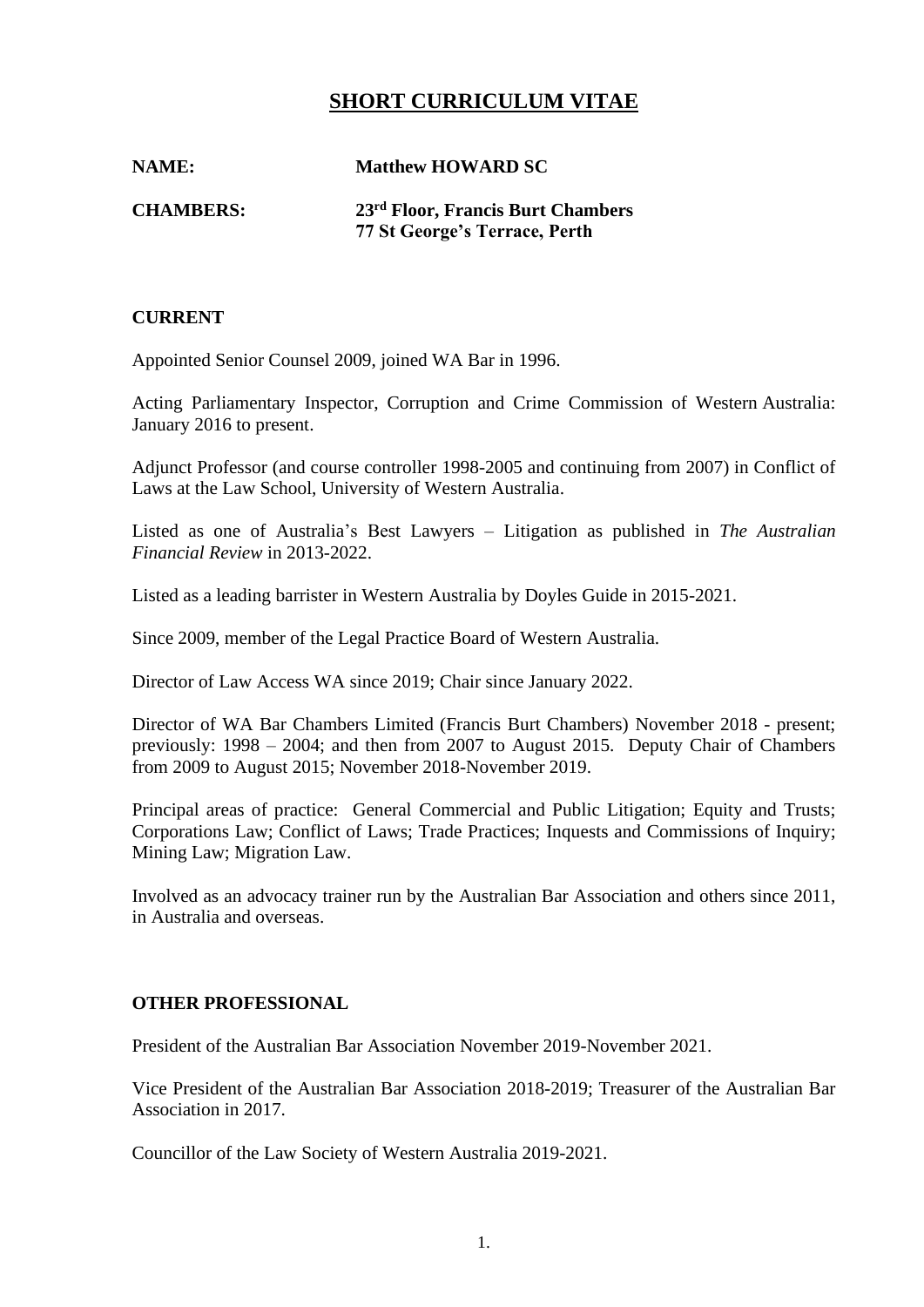Senior Counsel Assisting the Commission of Inquiry into Processes and Procedures followed by The Government of Papua New Guinea in Obtaining the Off-Shore Loan from the Union Bank of Switzerland and Related Transactions from August 2019 to March 2020.

President of the WA Bar Association from November 2015 to October 2018; Vice President from December 2012 to November 2015.

Member of Board of Management of the Mental Health Law Centre WA from November 2013 to October 2017 (and Chair from November 2013 to March 2017).

Member of the Victorian Bar since 1998.

June 1994 – December 1996: Senior Associate in Commercial Litigation with Parker & Parker, Barristers & Solicitors – which included appearing as counsel.

January – June 1994: Employed Solicitor at Freehill Hollingdale & Page, Sydney working in general commercial litigation.

Admitted in May 1994 as a Solicitor of the Supreme Court of New South Wales.

May 1991 – November 1993: Lawyer with the (then) Australian Securities Commission, Western Australia Regional Office primarily conducting litigation (including as counsel) and co-ordinating investigations.

January – May 1991: Solicitor with the (then) Crown Solicitor's Office of Western Australia.

Admitted in October 1990 as a Barrister and Solicitor of the Supreme Court of Victoria.

Admitted in December 1989 as a Barrister and Solicitor of the Supreme Court of Western Australia.

1989: Articled Clerk at the (then) Crown Solicitor's Office of Western Australia which included April – May as Associate to Murray J (then Commissioner Murray QC) of the Supreme Court of Western Australia.

1987 – 1989: Professional Assistant in the (then) Crown Solicitor's Office to Dr Jim Thomson. This involved briefing the Western Australian Attorney-General; working with Standing Committee of Attorneys-General (including representing WA at officers' meetings); general opinion work and other matters of a Commonwealth–State nature.

#### **PREVIOUS ACADEMIC EMPLOYMENT**

2014 - 2018 Honorary Fellow in Conflict of Laws at the Law School, University of Western Australia

2004 - 2008:

Lecturer in Ethics and Professional Responsibility at the Articles Training Programme in 2004; and from 2006 to 2008.